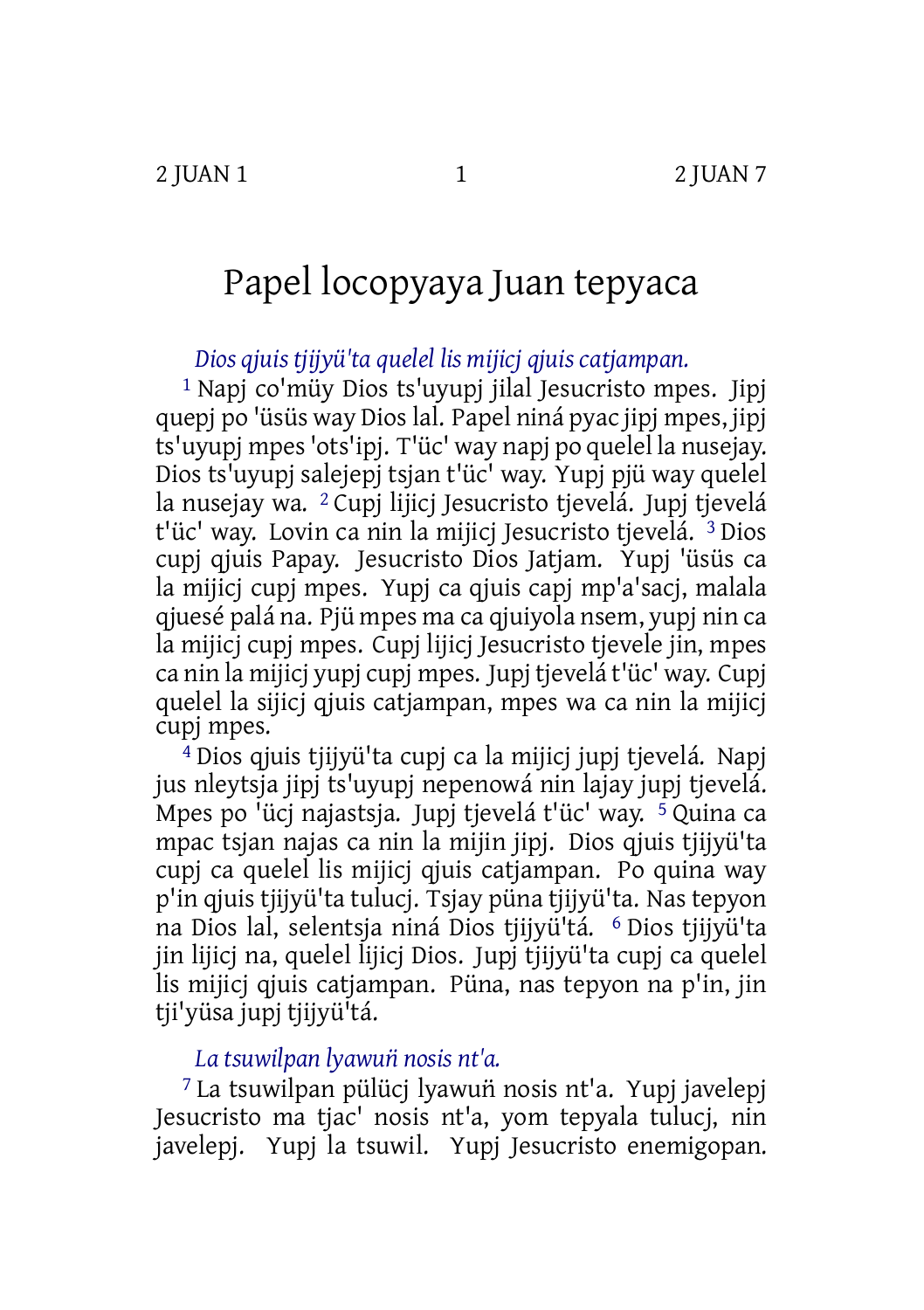8 Pasal tjajama nun. Ma la müjí yupj jinwá. Nun po 'üsüs way la müjí Dios mpes. Dios 'üsüs ca la mijis nun mpes p'a jawasa. Mop'in ma 'üsüs ca la mijisla tsuwilpan mpes. Niswa velé, ma la müjí yupj jinwá. Mpes t'üc' way Dios po 'üsüs ca la mijis nun mpes p'a jawasa.

9 Nepénowa lovin lajay Jesucristo tjevelá. Mpes cupj qjuis Papay jis capj cyon̈ca. Jupj Jatjam jis capj cyon̈ca wa yupj. Gente la p'a way nin la jaytsja wa Jesucristo tjevelá. Mop'in nin lajay wa la p'a wa javelepj. Mpes Dios ma jis capj cyonca yupj quinam. <sup>10</sup> Yupj ca ncul nun jis wa nt'a, nusin mü'üsüs quelel la mijicj yupj. Mop'in ma tjowelé 'ücj ca mpatjam nun jis wa nt'a. Jis lal tjowelé más 'ücj leñ way jil. Ma mvelé: "'Üsüs lowa".

11 "'Üsüs lowa" welé na, jis capj p'o'sá malala nyuca lajay. Mpes ma nin mvelé, ne ma yupj jinwá nsem nun.

### *Juan tecyawaja tepyaca.*

12 Pülücj quelel velé. Ma pjü quelel pyac la p'in. Po quelel jum jipj nt'a la veles. Po 'ücj qjuisas ca mpalas ne'aj jum na. 13 Jipj nyütsj po 'üsüs'ots'ipj Dioslal. Jupjts'uyupj süs wa la tiajay.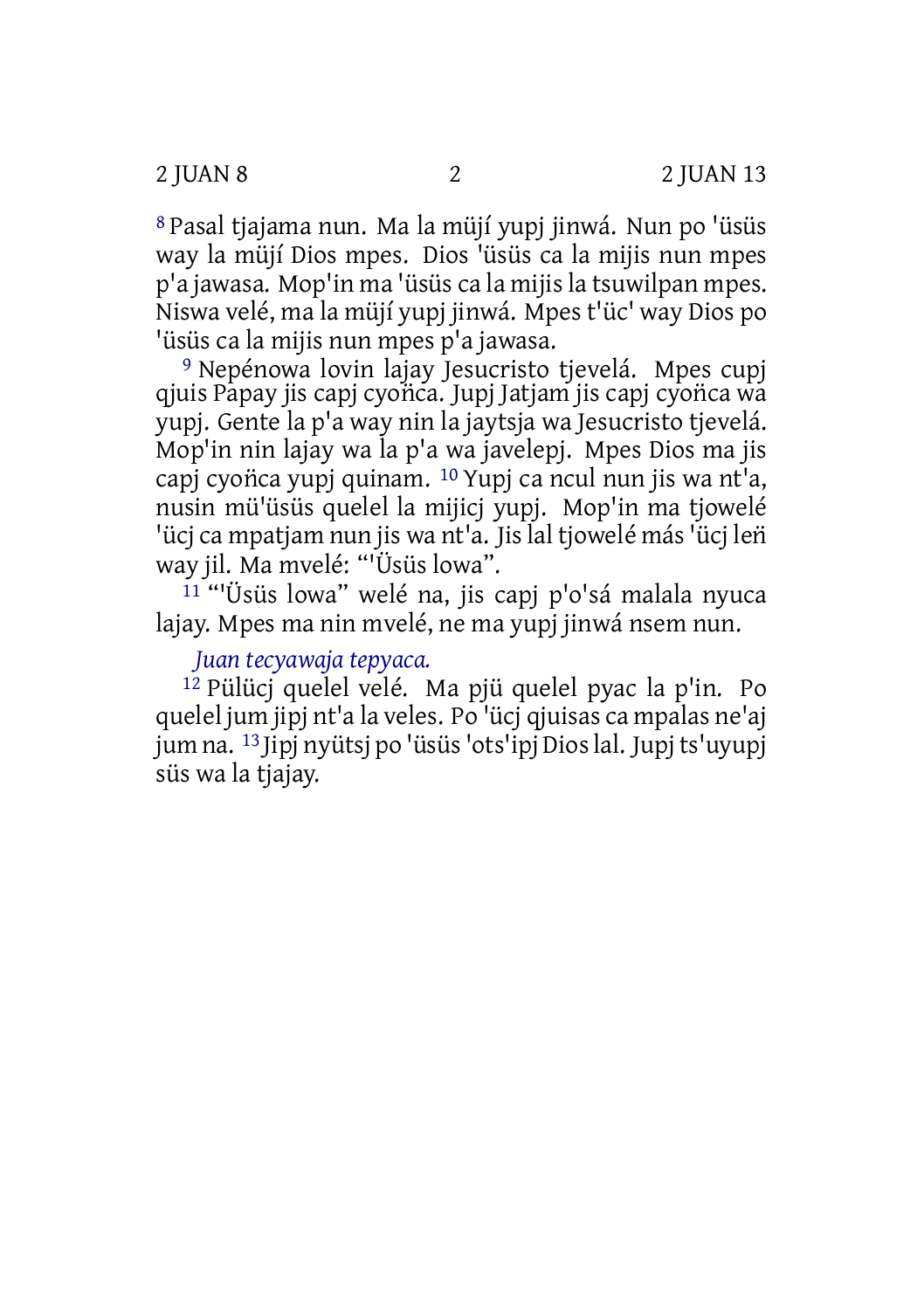3

#### Dios Tjevele Jupj 'Üsüs La Qjuisiji Jesucristo Mpes New Testament in Tol (HO:jic:Tol)

copyright © 2010 Wycliffe Bible Translators, Inc.

Language: Tol

Translation by: Wycliffe Bible Translators, Inc.

Tol [jic], Honduras

#### Copyright Information

© 2010, Wycliffe Bible Translators, Inc. All rights reserved.

This translation text is made available to you under the terms of the Creative [Commons](http://creativecommons.org/licenses/by-nc-nd/4.0/) License: [Attribution-Noncommercial-No](http://creativecommons.org/licenses/by-nc-nd/4.0/) Derivative Works. (http:// creativecommons.org/licenses/by-nc-nd/3.0/) In addition, you have permission to port the text to different file formats, as long as you do not change any of the text or punctuation of the Bible.

You may share, copy, distribute, transmit, and extract portions or quotations from this work, provided that you include the above copyright information:

You must give Attribution to the work.

You do not sell this work for a profit.

You do not make any derivative works that change any of the actual words or punctuation of the Scriptures.

Permissions beyond the scope of this license may be available if you contact us with your request.

The New Testament

in Tol

© 2010, Wycliffe Bible Translators, Inc. All rights reserved.

This translation is made available to you under the terms of the Creative Commons Attribution-Noncommercial-No Derivatives license 4.0.

You may share and redistribute this Bible translation or extracts from it in any format, provided that:

You include the above copyright and source information.

You do not sell this work for a profit.

You do not change any of the words or punctuation of the Scriptures. Pictures included with Scriptures and other documents on this site are licensed just for use with those Scriptures and documents. For other uses, please contact the respective copyright owners.

2014-04-30